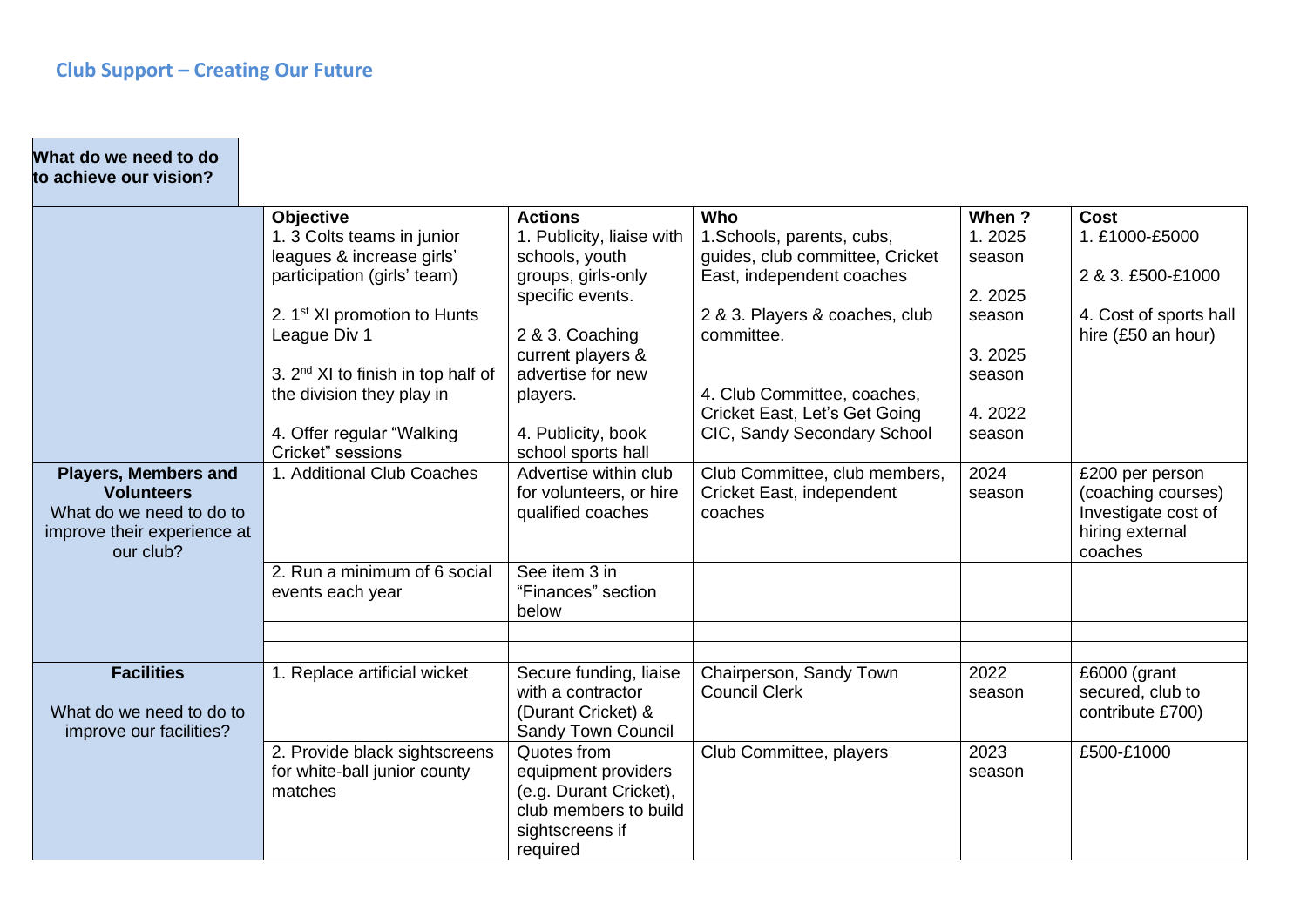|                                                                                     | 3. Bowdry Water Remover                              |                                                                                                                                                                | <b>Club Committee</b>                                                                | 2023<br>season            | £750                            |
|-------------------------------------------------------------------------------------|------------------------------------------------------|----------------------------------------------------------------------------------------------------------------------------------------------------------------|--------------------------------------------------------------------------------------|---------------------------|---------------------------------|
| 4. New Brush Unit for SISIS<br>Rotorake                                             |                                                      | suppliers<br>Seek quotations from<br>suppliers                                                                                                                 | Club Committee, Sandy Town<br>Council                                                | 2023<br>season            | <b>STC Facilities</b><br>budget |
| <b>Finances</b><br>How can we save and make<br>money to invest back in our<br>club? | 1. Increase revenue from<br>sponsorship year-on-year | Snap Sponsorship<br>online programme<br>Promote club at<br>community events<br>Promote club via<br>social media &                                              | Club Committee, all club<br>members, parents, Snap<br>Sponsorship account manager    | 2022<br>season<br>onwards | £500                            |
|                                                                                     | 2. Sell all 500 Club tickets<br>every year           | newspapers<br>Advertise 500 Club<br>tickets via social<br>media, life members<br>newsletter,<br>community events<br>(e.g., Christmas<br>Market), social events | Club Committee, players,<br>parents, life members, local<br>community                | 2022<br>season<br>onwards | £200                            |
|                                                                                     | 3. Run a minimum of 6 social<br>events each year     | Race night, quiz<br>night, curry night,<br>comedy night,<br>presentation<br>evenings, etc                                                                      | Club Committee, players,<br>parents, local community, club<br>sponsors, life members | 2022<br>season<br>onwards | £500                            |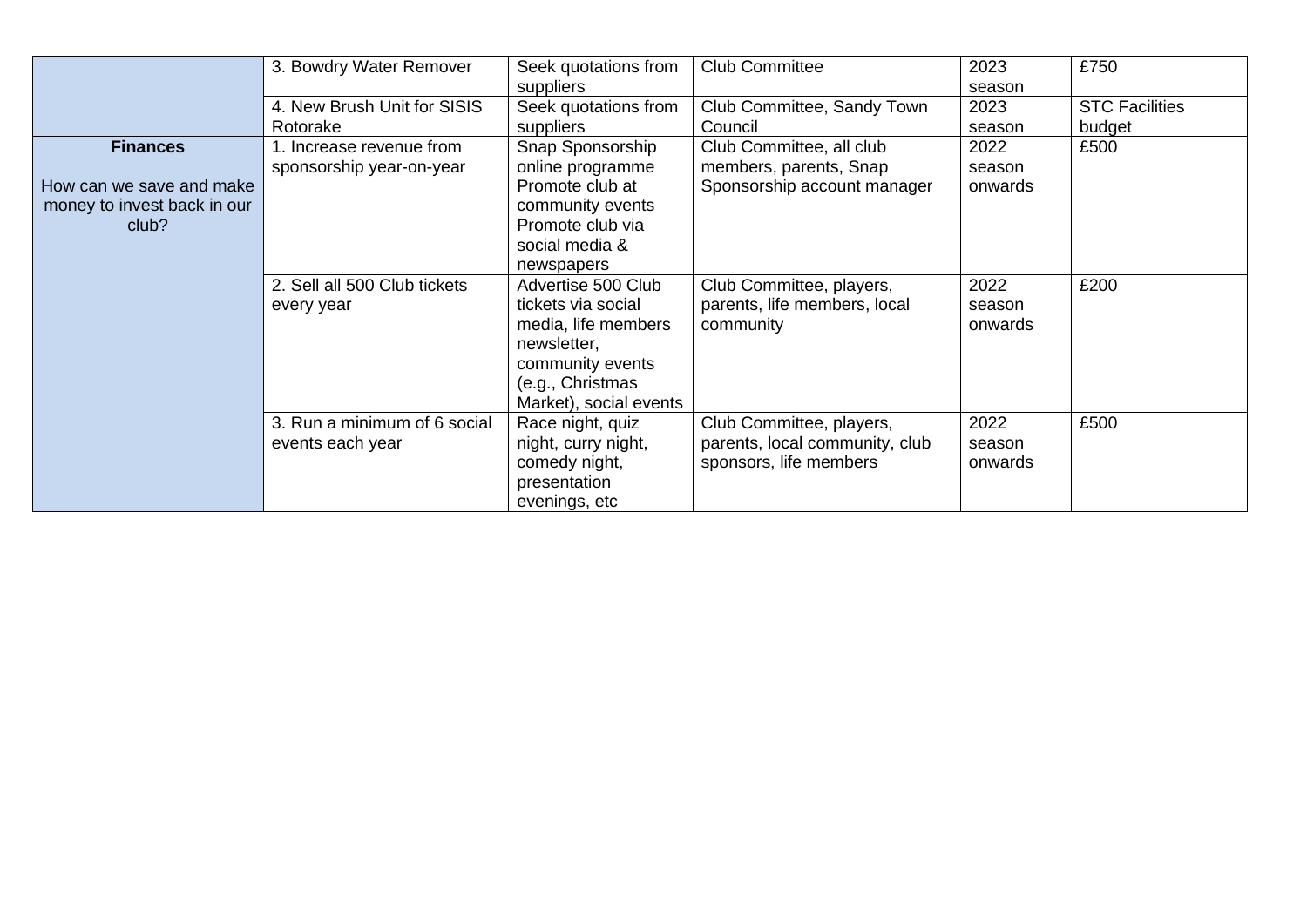## **CLUB SUPPORT – PLANNING FOR THE FUTURE**

## **CLUB SELF ASSESSMENT - UNDERSTANDING OUR STRENGTHS AND WEAKNESSES**

| <b>CHARACTERISTIC</b> | WHAT DOES GOOD LOOK LIKE?                                                                                                                                     | <b>ACTION</b><br><b>REQUIRED?</b> | <b>PRIORITY</b> |
|-----------------------|---------------------------------------------------------------------------------------------------------------------------------------------------------------|-----------------------------------|-----------------|
|                       |                                                                                                                                                               | Yes or No                         | Top 5?          |
| <b>PURPOSE</b>        | Our committee is representative of our club (includes junior/senior players, parents,<br>volunteers etc.)                                                     | Yes                               | 3               |
|                       | Our committee takes time to ensure it has a clear understanding of where we want to<br>be in 5 years                                                          | <b>No</b>                         |                 |
|                       | We always let our members know what we are trying to achieve as a club                                                                                        | Yes                               |                 |
| <b>SOCIAL</b>         | We work proactively with our members to improve their experience                                                                                              | Yes                               | 5               |
|                       | We are innovative in how we attract new members to our club, ensuring we create a<br>welcoming environment                                                    | Yes                               |                 |
|                       | We understand the importance of retaining our existing volunteers/players/members<br>and take time to understand their motivations for being part of our club | <b>No</b>                         |                 |
|                       | We are innovative in how we attract new volunteers to our club, utilising the skills,<br>knowledge and attributes of our members effectively                  | Yes                               | 4               |
|                       | We recognise the need to reduce bureaucracy and administration for our volunteers<br>e.g. maximising the use of new technology, influencing leagues etc.      | <b>No</b>                         |                 |
|                       |                                                                                                                                                               |                                   |                 |
| <b>ECONOMIC</b>       | We are innovative in increasing our income streams ensuring we can proactively plan<br>for the future                                                         | Yes                               | $\overline{2}$  |
|                       | We work to reduce our running costs and redirect funds into the player experience                                                                             | No                                |                 |
|                       | We manage our finances effectively and are compliant with tax legislation                                                                                     | No                                |                 |
|                       | We work proactively with the leagues to reduce travel costs                                                                                                   | No                                |                 |
|                       | We produce an annual budget to ensure we are in control of our finances and are<br>sustainable in the future                                                  | <b>No</b>                         |                 |
|                       |                                                                                                                                                               |                                   |                 |
| ENVIRONMENTAL         | We work to improve access to better indoor facilities for our members                                                                                         | Yes                               |                 |
|                       | We work to improve access to better outdoor facilities for our members (practice and<br>match play facilities)                                                | Yes                               |                 |
|                       | We manage our energy and water use effectively to help reduce our costs                                                                                       | <b>No</b>                         |                 |
|                       | We are prepared for changing climate patterns and to reducing the impact that<br>drought and flooding may bring to our club                                   | Yes                               |                 |
|                       | We continuously monitor the usage of our facilities and our membership levels and<br>look to source alternatives / new facilities                             | <b>No</b>                         |                 |
|                       | We work proactively with our community to open up our facilities creating a warm,<br>welcoming environment and help raise money                               | <b>No</b>                         |                 |